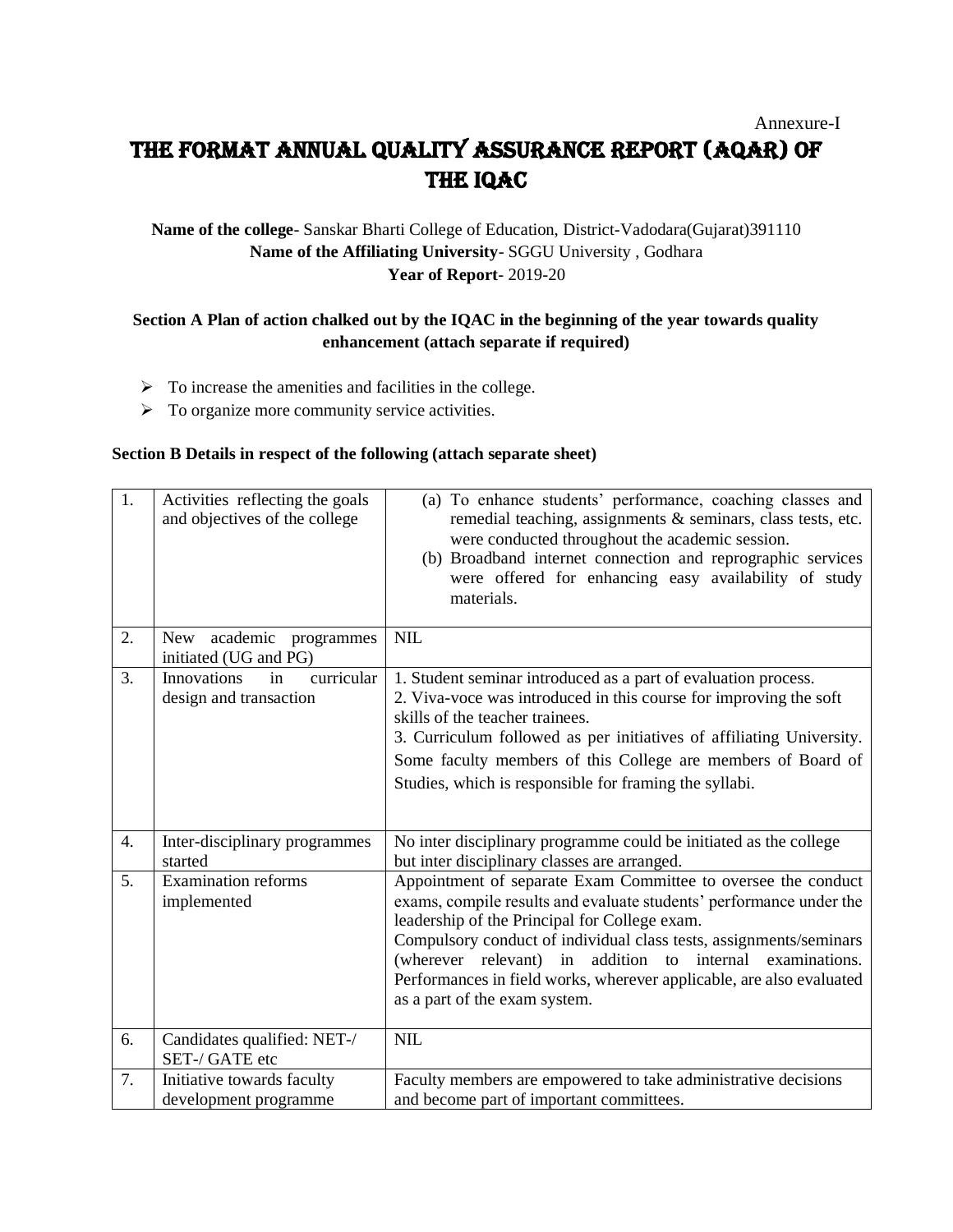| 8.  | Total number of                                          | <b>NIL</b>                                                              |
|-----|----------------------------------------------------------|-------------------------------------------------------------------------|
|     | seminars/workshops conducted                             |                                                                         |
| 9.  | Research projects a) Ongoing,                            | Nil                                                                     |
|     | b) Completed                                             |                                                                         |
| 10. | patents generated, if any                                | NIL                                                                     |
| 11. | New collaborative research                               | <b>NIL</b>                                                              |
|     | programmes                                               |                                                                         |
| 12. | Research grants received from                            | N <sub>o</sub>                                                          |
|     | various agencies                                         |                                                                         |
| 13. | Details of research scholars                             | Nil                                                                     |
| 14. | Citation index of faculty                                | Data Not available                                                      |
|     | members and impact factor                                |                                                                         |
| 15. | Honors /Awards to the faculty:                           | Nil                                                                     |
|     | National and international                               |                                                                         |
| 16. | Internal resources generated                             | Nil                                                                     |
| 17. | Details of departments getting                           | NIL                                                                     |
|     | assistance / recognition under                           |                                                                         |
|     | SAP, OCSIST (ASSIST)/DST,<br>FIST, and other programmers |                                                                         |
| 18  | Community services                                       | Our teachers and students of institute organized various community      |
|     |                                                          | service programme throughout the year till jan 2020                     |
|     |                                                          |                                                                         |
| 19  | Teachers and officers newly                              | Yes                                                                     |
|     | recruited                                                |                                                                         |
| 20  | Teaching - Non-teaching staff                            | 8:5                                                                     |
|     | ratio                                                    |                                                                         |
| 21  | improvements in the library                              | Minor renovation done in the library. Proposal for purchasing the       |
|     | services                                                 | SOUL 2.0 software sent                                                  |
| 22  | New books/journals                                       | Books: 6780 (Rs. 2,00,000)                                              |
|     | subscribed and their value                               | Journals: (Rs.)                                                         |
|     |                                                          | Magazine: (Rs.)                                                         |
| 23  | which<br>in<br>Student<br>Courses                        | Feedback system initiated in the all teaching methods of B.Ed           |
|     | teachers<br>of<br>is<br>assessment                       | Course.                                                                 |
|     | introduced and the action taken                          |                                                                         |
|     | on student                                               |                                                                         |
|     | Feedback                                                 |                                                                         |
| 24  | Feedback from stakeholders                               | Parents are invited once a year to offer their suggestions. The         |
|     |                                                          | alumni association gives constructive suggestions from time to<br>time. |
| 25  | Unit cost of education                                   | Rs.                                                                     |
| 26  | Computerization of                                       | 1. Accounting has been made online.                                     |
|     | administration and the process                           | 2. College office is being suffused with more computers.                |
|     | of admissions and examination                            |                                                                         |
|     | results, issue of                                        |                                                                         |
|     | certificates                                             |                                                                         |
| 27  | increase in the infrastructural                          | 1. On grid electronic wiring being done.                                |
|     | facilities                                               | 2. Many cushion covered chairs were bought                              |
|     |                                                          |                                                                         |
| 28  | Technology up-gradation                                  | 1. Net Service provided in the office and library.                      |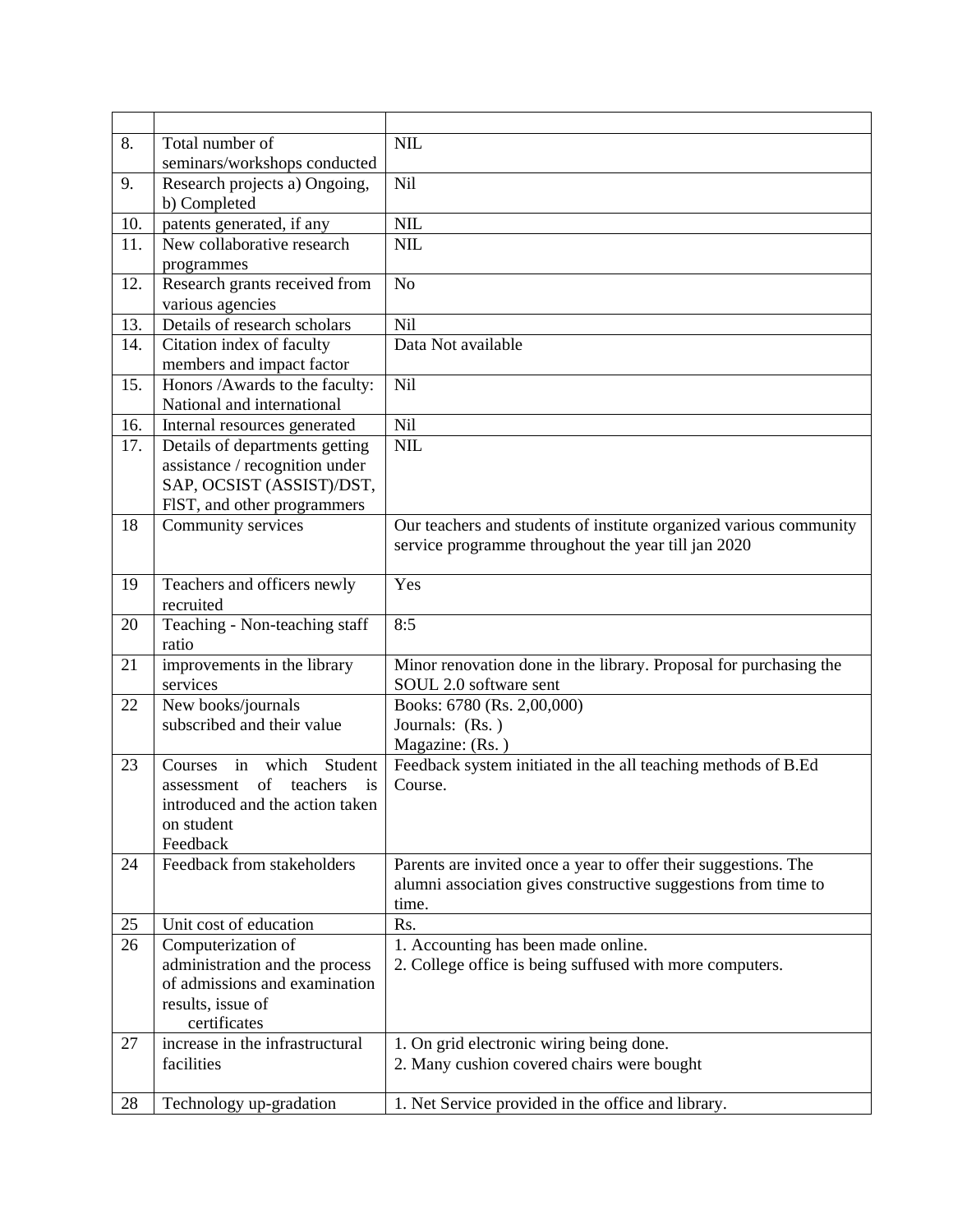|    |                                                                                               | 2. Scanner and CCTV Camera were bought.<br>3. Printer brought for office use.                                                                                                                                                                                                                                                                                    |
|----|-----------------------------------------------------------------------------------------------|------------------------------------------------------------------------------------------------------------------------------------------------------------------------------------------------------------------------------------------------------------------------------------------------------------------------------------------------------------------|
| 29 | computer and internet access<br>and training to teachers, non-<br>teaching staff and students | Workshops to enhance computer skill and ITC in Education are<br>organized to train teachers and non-teaching staffs also arranged<br>expert talk on same topic                                                                                                                                                                                                   |
| 30 | Financial aid to students                                                                     | Scholarships were paid to the needy students of all class and<br>communities based on merit.<br>The college arranges for the payment of scholarships to<br>SC/ST/OBC and minority students from government and non-<br>government.                                                                                                                               |
| 31 | Activities and support from the<br>Alumni Association                                         | The college sought and got active support from its alumni in<br>various social and outreach activities like Blood donation camp,<br>health checkup camp.                                                                                                                                                                                                         |
| 32 | Activities and support from the<br>parent-Teacher Association                                 | The Principal invites the parents once in this year to receive<br>constructive suggestions.                                                                                                                                                                                                                                                                      |
| 33 | <b>Health services</b>                                                                        | First-Aid services are provided to all teachers trainees and staff.<br>College provides health checkup of the students and staff.                                                                                                                                                                                                                                |
| 34 | Performance in sports<br>activities                                                           | Colleges organized three day sports events. College has been<br>awarded the students for Cricket, Volleyball, Chess, Carom, Long<br>jump and Yoga                                                                                                                                                                                                                |
| 35 | Incentives to outstanding<br>sportspersons                                                    | The college has a system of awarding outstanding sportspersons in<br>annual functions. Prizes, Cash awards are provided to the<br>studentseveryyear                                                                                                                                                                                                              |
| 36 | Student achievements and<br>awards                                                            | Nil                                                                                                                                                                                                                                                                                                                                                              |
| 37 | Activities of the Guidance and<br>Counseling unit                                             | Teachers inspire the students to pursue higher education or prepare<br>for self employment according to their aptitudes.<br>Outstanding achievers are invited to council students about<br>alternative career options and show them the route map to success.<br>Faculty Members individual coach students for various careers and<br>help them financially too. |
| 38 | Placement services provided to<br>students                                                    | College invite schools of Vadodara district to the college campus<br>and initiatives in sending students to placement interview this year.<br>Faculty members take initiatives to introduce students to various<br>job profiles.                                                                                                                                 |
| 39 | Development programmers for<br>non-teaching staff                                             | There are facilities to train the non teaching staff by faculty<br>members of the college who are well versed with various computer<br>operations. Non teaching staffs are sent to other colleges of our<br>campus to get hands- on-training from experience staff members<br>about various aspects of administration.                                           |
| 40 | Good practices of the<br>institution                                                          | 1. College has a compulsory dress code of saree on every Thursday.<br>2. College declared no mobiles zone, no smoking zone and Plastic<br>Free zone<br>3. Several outcome based activities liking improving the qualities of<br>the staff.<br>4. Awareness of staff members of cutting age technology and their<br>use for betterment of students.               |